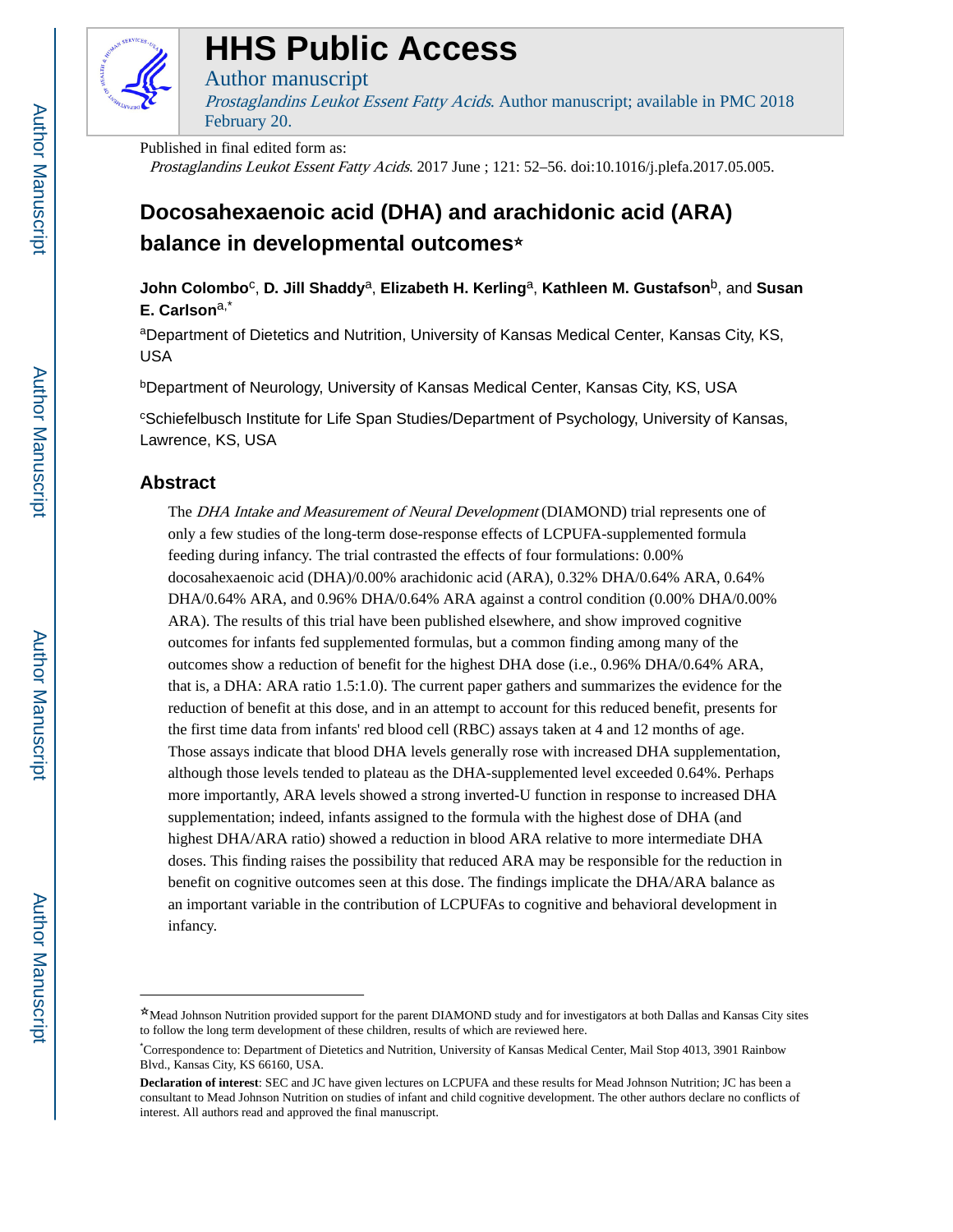Arachidonic acid; Docosahexaenoic acid; Infant development

## **1. Introduction**

Long chain omega-3 (mainly 22 carbon) and omega-6 fatty acids (mainly 20 and 22 carbon) are found in all cell membranes where their presence influences the functional performance of organs and tissues. Much of the extant literature on supplementation of formula in infancy with long-chain polyunsaturated fatty acids (LCPUFAs) has focused on the addition of single compounds, such as docosahexaenoic acid (DHA), but the metabolism of these nutrients is intricately linked [1] and many authors have stressed the importance of the balance or ratio of the omega-3 and omega-6 acids in chronic disease, brain function, and human development at various phases of the lifespan [2–4].

The goal of this paper is to discuss the potential role of the balance between DHA and arachidonic acid (ARA) in light of the results of cognitive outcomes from a long-term follow-up of a randomized clinical trial that provided 0.64% of total fatty acids as ARA in combination with a varied concentration of DHA (0.32, 0.64 or 0.96% of total fatty acids) throughout the first year of life in infants born at term. When expressed in terms of the DHA: ARA ratio, the supplemented conditions reflect ratios of 0.5:1 (0.32% DHA/0.64% ARA), 1:1 (0.64% DHA/0.64% ARA), and 1.5:1 (0.96% DHA/0.64% ARA). Thus, the highest dose provided a ratio favoring DHA beyond that which has been typically provided in formula [5], although DHA: ARA ratios of 2:1 have been documented in breast milk [6].

We will briefly gather and summarize what has been reported from that trial, but our focus in this report is previously unreported data on red blood cell (RBC) phospholipid DHA and ARA levels in children from this trial, and the relation of those levels to cognitive performance from infancy through later childhood. The analysis of DHA and ARA levels was prompted by an unexpected but consistent finding that appeared in many of our outcomes. While supplementation with DHA and ARA from birth to 12 months conferred benefits in physiology, attention, and cognition out to 5 years of age, we observed a consistent reduction of benefit with formula containing the highest dose of DHA and thus, the highest DHA/ARA ratio. The conduct of this study was preceded by a study of brain regional fatty acid composition in infant baboons fed three of the 4 formulas fed in the human trial [7], which also becomes highly relevant to the examination of the balance between DHA and ARA in understanding the effects of supplementation on cognitive outcomes.

#### **1.1. The DIAMOND trial**

The DHA Intake and Measurement of Neural Development (DIAMOND) trial [8] is the only dose response trial of DHA and development reported to date. The DIAMOND study was conducted at two sites in the US (Dallas, TX and Kansas City, KS) and was funded by Mead Johnson Nutrition, Evansville, IN. The primary outcome of the study was visual acuity at 12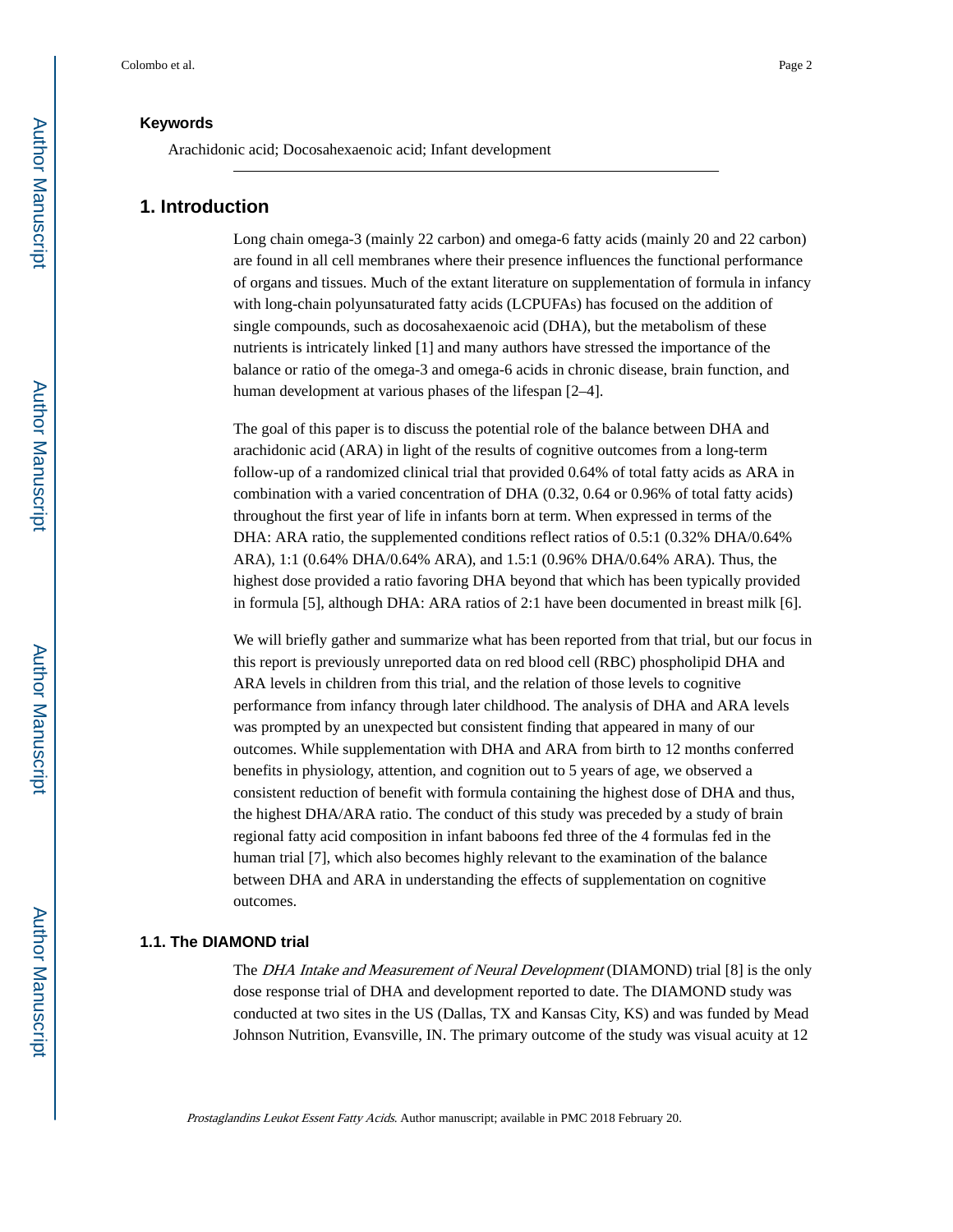months of age, but enrollment at each site exceeded that estimated for the primary outcome to permit independent study of infant and child cognitive development at each site.

The amount of ARA in human milk typically exceeds that of DHA. The choice of ARA concentration in the DIAMOND trial was based on a median concentration of ARA in milk samples from around the world. The different concentrations of DHA reflected the range found in human milk except that the lowest concentration reflected the median milk DHA worldwide, a concentration shown previously to enhance visual acuity of term infants [9]. It is well known that the DHA content of human milk is highly dependent upon the DHA intake of the mother. To reiterate, all infants supplemented with DHA received 0.64% ARA. Consequently, the long term effects of supplementation on cognition and brain structure/ function must be attributed to DHA and ARA. Where effects of DHA and ARA supplemented groups differ, the results reflect how their balance in the diet early in human development is relevant.

The initial trial into which infants were enrolled is described in detail elsewhere [8]. Briefly, 343 term infants who weighed between 2490 and 4200 g at birth were enrolled and randomly assigned to one of the 4 formulas described above between September 2002 and September 2004. The formulas provided either 0, 17, 34 or 51 mg DHA/ 100 kcal. The three formulas that contained DHA provided 34 mg ARA/ 100 kcal. The study was a randomized, double-blind study, and randomization was performed by Mead Johnson Nutrition biostatisticians. The study remained double-blinded until the last child reached 6 years of age. Random-number generation for each site included a list for males and one for females. Blocking kept study groups similar. Formulas were color-coded with each formula having two color codes. Parents were asked to feed formula exclusively for at least 4 months and were provided their infant's assigned formula as needed throughout the first 12 months. A total of 244 children completed the study to 12 months [8]. Of these, 81 were enrolled for long term cognitive assessment at the Kansas City site [10] and 131 children at the Dallas site [11]. RBC phospholipid DHA and ARA  $(g/100 g)$  total fatty acid) were determined at 4 and 12 months of age. Here, we report primarily on the Kansas City cohort, as the major follow-up studies were run and published with those participants. The longitudinal schedule for following the Kansas City cohort is shown in Table 1.

## **2. Results**

#### **2.1. Non-linear supplementation dose-beneft relationship**

**2.1.1. Infancy outcomes—**Significant effects of supplementation were seen for most measures taken in infancy. For some measures, the control condition (0.00% DHA/0.00% ARA) simply performed less well than the supplemented groups, which were clustered together and did not vary from one another. Supplemented groups were observed to have better visual acuity [12] through 12 months (combined Kansas City and Dallas cohorts), and lower heart rates [13] during the visual habituation task at 4, 6, and 9 months. However, the first indication of a reduced benefit in the highest DHA dose group (0.96 DHA/0.64% ARA, DHA:  $ARA = 1.5:1$ ) was observed on sustained attention [13], a measure of the degree to which visual attention was coupled with active information processing [14]. Here, significantly improved attention relative to controls was seen in only the two middle doses.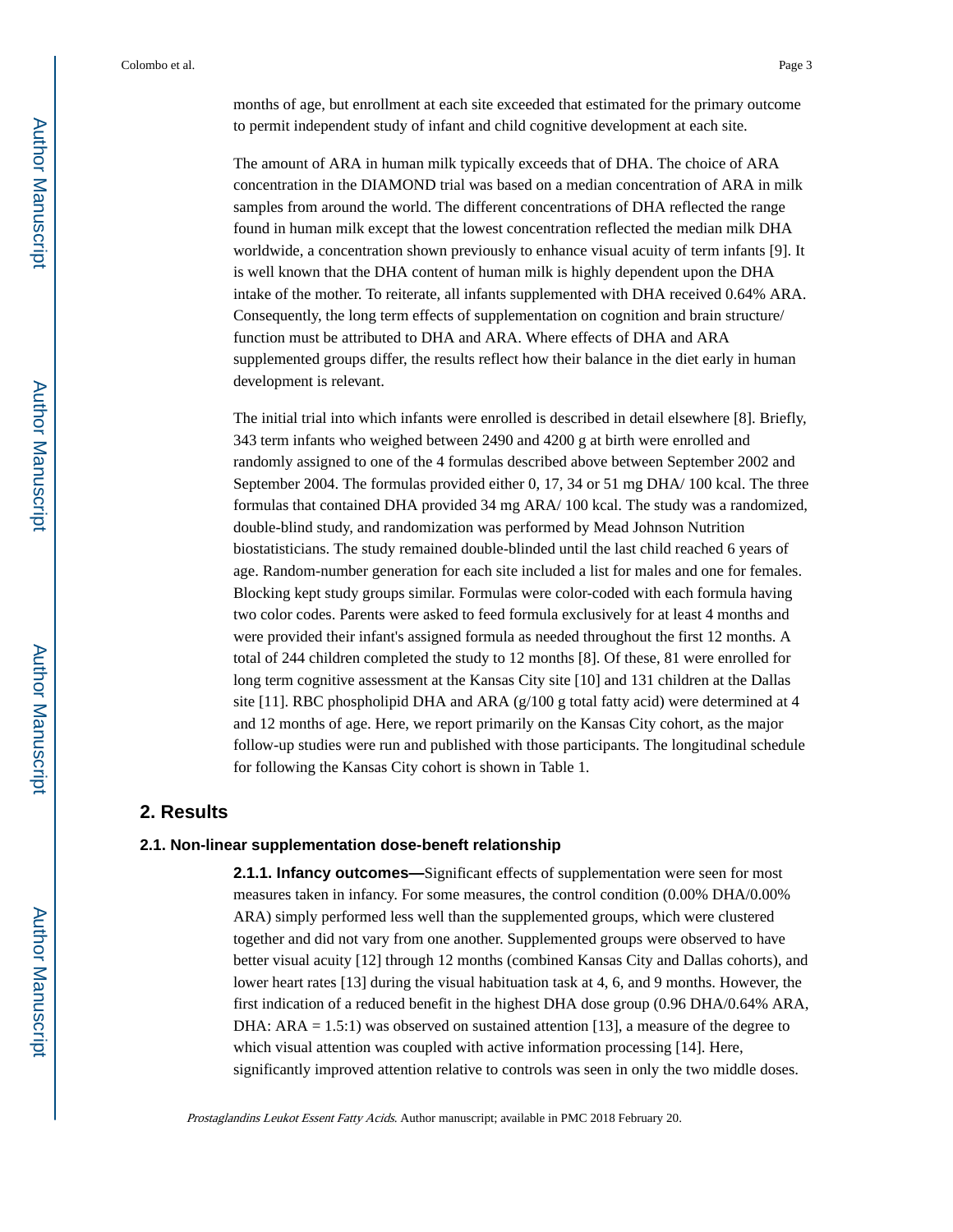The highest dose was not different from controls, but neither was it different from the other supplemented groups (see Fig. 1). An important point here, relevant to the other findings reported later in the paper, is that this pattern reflects a reduced benefit (rather than increased risk or actual harm) at the highest dose; that dose did not incur performance that was worse than controls, it merely reflected performance that was less than that seen for the intermediate levels of DHA supplementation.

**2.1.2. Standardized outcomes and spatial memory—**Subsequent outcomes of the study beyond the first year were reported in 2013 [15]. Among the measures taken at 18 months were the Bayley Scales of Infant Development, 2nd Edition (a global assessment of developmental status) and MacArthur-Bates Communicative Development Inventory (a well-validated parent-report measure of communicative and language skills) scales. A measure of spatial memory (Delayed Response) was administered semiannually from 24 to 36 months as well. Performance of supplemented groups were not different from controls on any of these outcomes [15].

**2.1.3. Executive function and problem solving—**Beginning at 36 months, measures of rule learning, flexibility, and inhibition were administered at semi-annual intervals. The Dimensional Change Card Sort task involves having the child learn a sorting rule for pictures, and then observing the child's response after the rule is reversed; this assesses the child's mental adaptability and flexibility. Children became progressively better overall at this task (i.e., at both initial rule-learning and adapting to reversals), but children fed the two middle-dose formulas showed an accelerated developmental course of improvement relative to controls, and once again children assigned to the highest DHA-dose formula fell intermediate between these doses and controls. On this task, the pattern of reduced benefit emerged first at 42 months was increasingly evident at 48 and 60 months of age. Stroop tasks (which require the child to learn a rule that involves inhibiting a previously-learned, or pre-potent, response) administered at the same ages were the only measure on which a distinctly linear trend was observed for any of the outcomes.

Two other executive function tasks showed clear developmental improvement but no effects of supplementation. In one of these, children were asked to follow instructions provided by a Bear puppet but ignore (i.e., inhibit responding to) instructions provided a Dragon puppet; this task was administered from 36 to 48 months. The Tower of Hanoi task, a classic problem-solving task requiring planning and execution of sequential actions toward the attainment of a goal, was administered from 42 through 72 months.

**2.1.4. Verbal and composite IQ—**Children were assessed on the Peabody Picture Vocabulary Test, 3rd Edition (PPVT) at 60 months, and on the Wechsler Preschool and Primary Scale of Intelligence, 3rd Edition (WPPSI) at 72 months. The PPVT yields a single score, which is often taken as a surrogate for Verbal IQ; the WPPSI yields standard scores on subscales for Verbal, Performance, and Processing Speed, as well as a Full Scale (composite) IQ score. There was a significant effect of supplementation on the PPVT, which mirrored previous findings in which the two middle DHA doses outperformed controls, but where the highest DHA dose incurred a performance that was at least as good as that of controls but not better than the one seen with intermediate levels of supplementation. By 72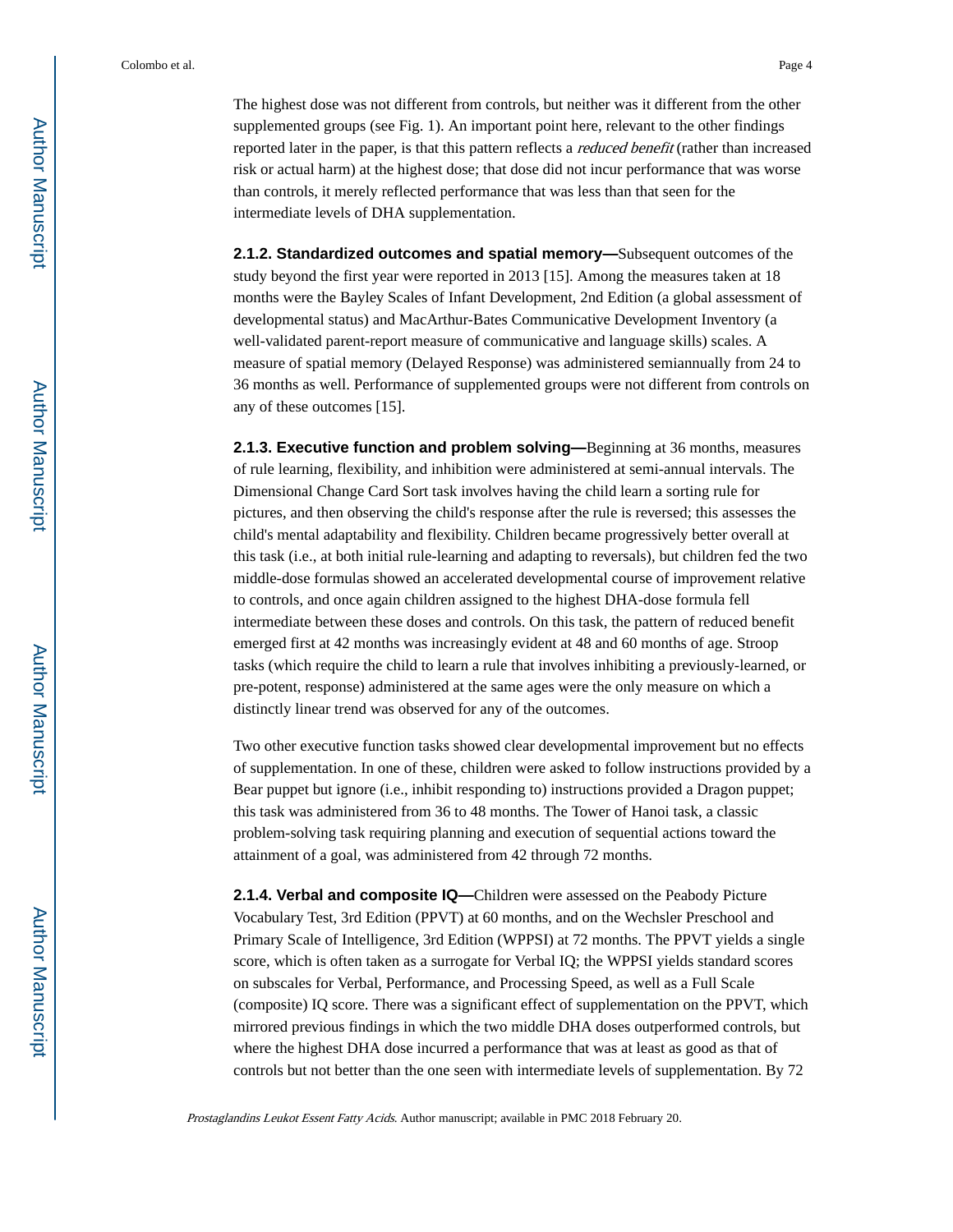months of age, differences among the four groups were diminished such that supplemented children varied in a statistically significant way from controls only when data from the three supplemented groups were pooled. However, the pattern for most of the WPPSI subscales and the WPPSI full (composite) IQ, shown for the first time in Fig. 2, continued to show the inverted-U pattern, with performance declining in the 0.96% DHA/0.64% ARA group relative to the two other supplemented doses.

#### **2.2. Explaining the reduced beneft in the high-dose condition**

The consistency of this pattern of findings in so many of our outcomes suggested that it was not a spurious result, and so it generated considerable conversations among our group. We considered the most likely candidate for this factor to be the particularly high DHA/ARA ratio in the highest DHA dose group. Indeed, a study of LCPUFA distribution in brain tissue in baboons as a response to the feeding of formulas directly analogous to the control condition (0.00% DHA), the lower DHA dose (0.32%) and the highest dose (0.96% DHA) in DIAMOND (9) consistently found that the highest dose in that study (1.00% DHA/ 0.67% ARA, also a 1.5:1 DHA/ARA ratio) was associated with a reduction of ARA in all areas of the brain assayed. Select data from that study were redrawn from tables and are shown in Fig. 3.

We sought to determine whether the same decrease in ARA might be present in the highest DIAMOND DHA dose. While brain tissue data were obviously not available for such testing in the DIAMOND sample, data from RBC phospholipid fatty acid analysis were available on both DHA and ARA at 4 and 12 months of age. We used data from all infants across the four conditions in DIAMOND and modeled the functions relating the amount of DHA in formula for each of the four conditions to RBC DHA and ARA measured at 4 and 12 months. To do this, we used curve-fitting algorithms (SPSS/IBM Statistics 23.0), and examined the degree to which these associations could be accounted for by linear and quadratic functions. In each case, the inclusion of quadratic terms in the equations accounted for significant and unique variance in the overall model; thus, the data were better represented by curvilinear rather than simpler linear functions.

In modeling RBC DHA, the quadratic term accounted for an additional 10.6% of variance  $(p)$  $< 0.001$ ) at 4 months and 2.3% of variance ( $p = 0.024$ ) at 12 months over that accounted for by the linear term alone. For RBC ARA, equations containing the linear term alone did not attain statistical significance at either 4 or 12 months; the quadratic term accounted for 24.7% of unique variance ( $p < 0.001$ ) at 4 months and 14.1% of unique variance ( $p = 0.001$ ) at 12 months. The quadratic results (including the resulting equations, and the statistical tests for significance of each of the curves derived from the SPSS curve-fitting algorithm) are shown in Figs. 4 and 5.

As Fig. 4 shows, RBC DHA increased sharply from control (0.00% DHA) to the two intermediate doses (0.32% and 0.64% DHA), but then plateaued between the 0.64% DHA formula at the highest (0.96% DHA) dose. This pattern was extremely consistent across both 4 and 12 months, with the calculated curves showing nearly perfect overlap. Thus, RBC DHA seemed to reach some level of saturation at the highest dose for this sample.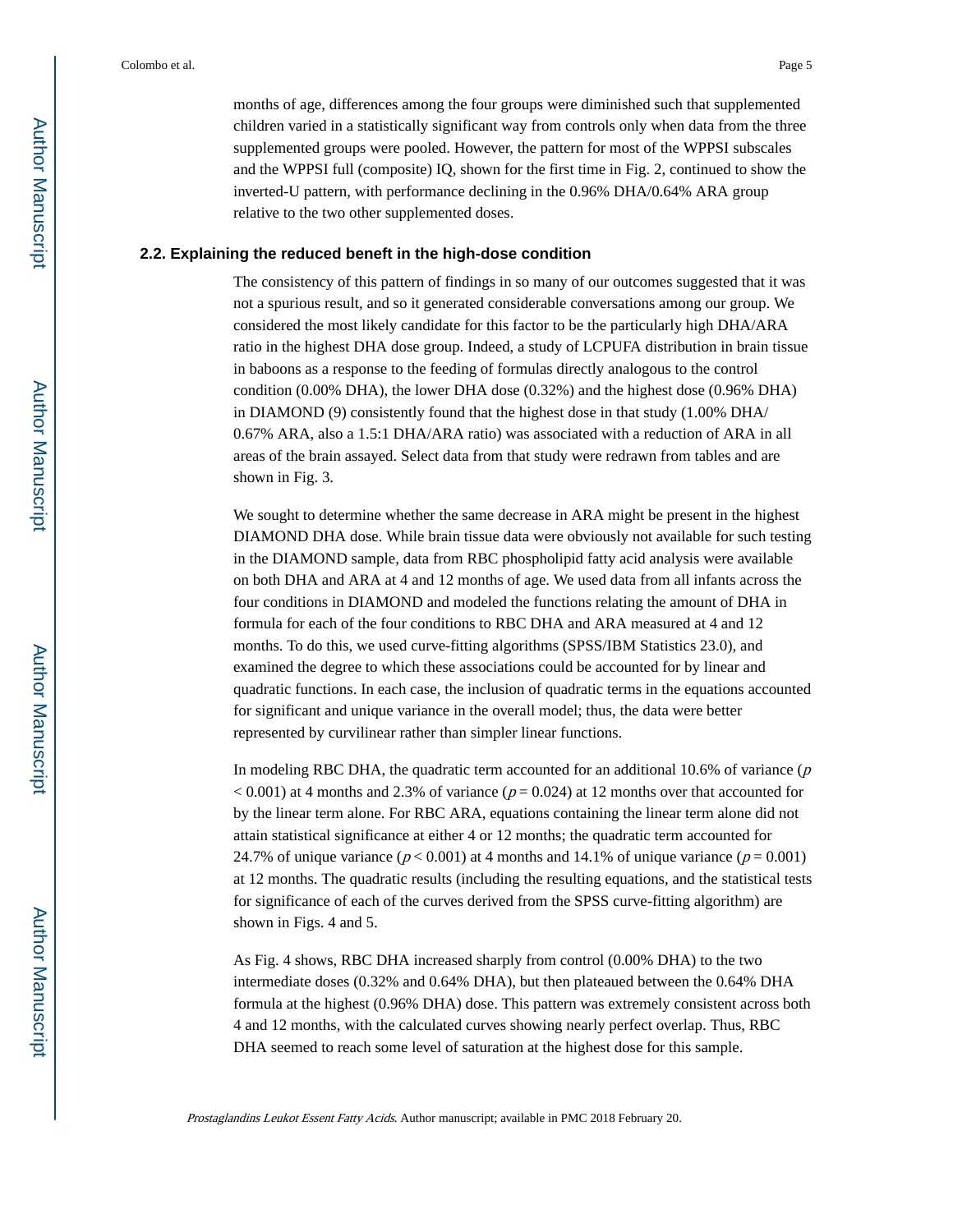Fig. 5 speaks directly to the hypothesis concerning the involvement of ARA in explaining the reduced benefit seen at the highest formula DHA dose. Once again, at both ages, the best-fitting curve for ARA showed nearly perfect overlap at both 4 and 12 months, but the nature of the curve was somewhat different than that seen for DHA. The quadratic component of the equation for those curves were almost equivalent to the linear component, thus yielding a strongly inverted-U function; thus, at the highest formula dose for DHA in DIAMOND (0.96%), ARA actually was seen to decrease, relative to the two intermediate doses (0.32% and 0.64%). These findings are highly consistent with the brain tissue results from the baboon study (9) using very similar formulas.

## **3. Discussion**

These results suggest that the DHA/ARA balance may be an important factor in the efficacy of DHA and ARA on cognitive and developmental outcomes in infancy and early childhood. The DIAMOND results showed significant, meaningful, and long-lasting effects of feeding DHA and ARA-supplemented formula to infants from birth to 12 months of age. However, we found that increasing DHA while holding ARA constant (which increases the DHA: ARA ratio) resulted in a reduction of ARA in the RBC phospholipids of human infants at the highest DIAMOND DHA dose. Young baboons fed formula with a nearly identical amount of DHA and ARA showed a reduction in ARA in multiple brain regions compared to formula with a 0.5:1 ratio of DHA to ARA. In the DIAMOND results, infants assigned to this highest DHA dose demonstrated cognitive performance that was indistinguishable from controls in a number of outcome measures. Although the studies are not available to address the effect of feeding a formula containing DHA without ARA in either human or baboon infants, it seems likely that the effect on membrane phospholipids and perhaps development would be even more profound than with a 1.5:1 ratio of DHA to ARA.

The results here are expressed in terms of group outcomes and means; that is, group levels of the DHA/ARA balance were broadly associated with developmental and cognitive measures. Correlations between individual ARA levels (or the DHA/ARA ratios) with individual cognitive outcomes would provide strong evidence for our hypothesis, but those correlations are too inconsistent and variable to provide either support or refutation of the position, perhaps owing to the lack of adequate power with this sample size.

Biochemical interactions between ARA and DHA are well documented in the literature. Both n-6 and n-3 LCPUFA utilize the same elongases and desaturases for synthesis from linoleic acid and alpha-linolenic acid, respectively [16]. The balance of ARA and DHA appears to influence membrane n-6 and n-3 LCPUFA balance by bypassing this biosynthetic pathway leading to a potential imbalance similar to what has been seen in this study.

Although much of the literature on brain and cognitive function has focused on DHA, ARA is implicated in CNS function as well [16–18] and n-6 LCPUFA predominate over n-3 LCPUFA in the brain of developing primates [7]. We show here that a ratio of DHA to ARA of 1.5:1 reduces red blood cell membrane ARA during brain development compared to a 1:2 or 1:1 ratio. Because our results are analogous to the decrease in ARA and other n-6 LCPUFA found in brain of developing baboons fed a 1.5:1 ratio of DHA to ARA compared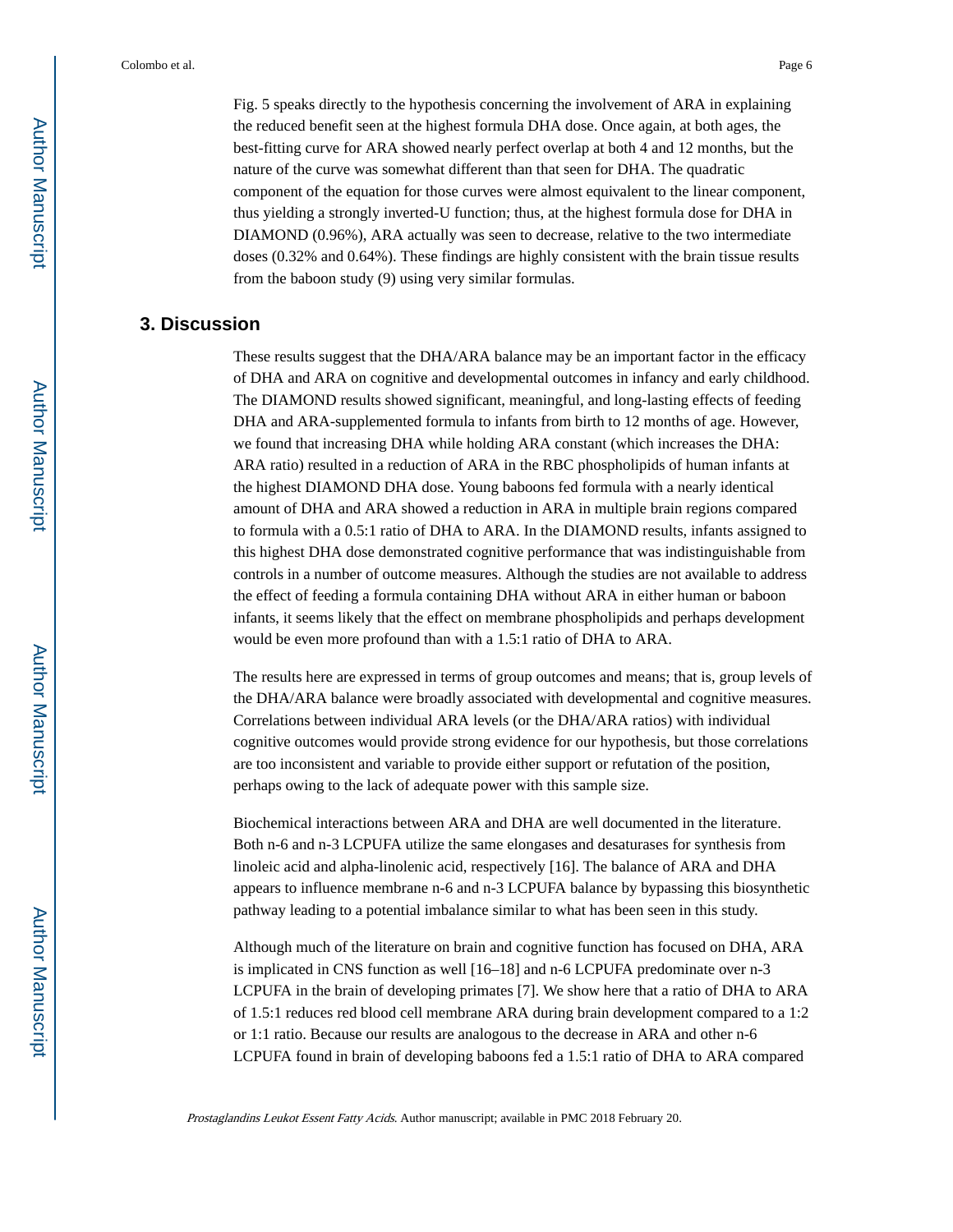to a ratio of 1:2 (should be ref. 7), they suggest a similar decrease could occur in the brain of infants. Our studies of neurodevelopment in infants fed these same formulas suggest the balance of DHA to ARA in formula may be a factor in realization of benefits of LCPUFA supplementation in infancy and early childhood. The neurodevelopmental outcomes favor a 1:1 or 1:2 balance of DHA to ARA consistent with the conclusions from a recent review [16].

## **Acknowledgments**

The authors' responsibilities were as follows: SEC and JC designed the parent study and the follow-up study to age 6 years; KMG was responsible for the assessment of visual acuity; DJS coordinated data collection and management for DIAMOND, and EHK coordinated the overall conduct of the trial. JC wrote the manuscript and all authors participated in the critical review of the manuscript and approve of its final version.

## **References**

- 1. Innis SM. Perinatal biochemistry and physiology of long-chain polyunsaturated fatty acids. J Pediatr. 2003; 143:1–8. [PubMed: 12915812]
- 2. Simopoulos AP. The importance of the ratio of omega-6/omega-3 essential fatty acids. Biomed Pharmacother. 2002; 56:365–379. [PubMed: 12442909]
- 3. Simopoulos AP. Evolutionary aspects of diet: the omega-6/omega-3 ratio and the brain. Mol Neurobiol. 2011; 44:203–215. [PubMed: 21279554]
- 4. Loef M, Walach H. The omega-6/omega-3 ratio and dementia or cognitive decline: a systematic review on human studies and biological evidence. J Nutr Gerontol Geriatr. 2013; 32:1–23. [PubMed: 23451843]
- 5. Lapillonne A, Groh-Wargo S, Lozano Gonzalez CH, Uauy R. Lipid needs of preterm infants: updated recommendations. J Pediatr. 2013; 162:S37–S47. [PubMed: 23445847]
- 6. Delplanque B, Gibson R, Koletzko B, Lapillonne A, Strandvik B. Lipid quality in infant nutrition: current knowledge and future opportunities. J Pediatr Gastroenterol Nutr. 2015; 61:8–17. [PubMed: 25883056]
- 7. Hsieh AT, Anthony JC, Diersen-Schade DA, Rumsey SC, Lawrence P, Li C, Nathanielsz PW, Brenna JT. The influence of moderate and high dietary long chain polyunsaturated fatty acids (LCPUFA) on baboon neonate tissue fatty acids. Pediatr Res. 2007; 61:537–545. [PubMed: 17413857]
- 8. Birch EE, Carlson SE, Hoffman DR, Fitzgerald-Gustafson KM, Fu VL, Drover JR, Castaneda YS, Minns L, Wheaton DK, Mundy D, Marunycz J, Diersen-Schade DA. The DIAMOND (DHA intake and measurement of neural development) study: a double-masked, randomized controlled clinical trial of the maturation of infant visual acuity as a function of the dietary level of docosahexaenoic acid. Am J Clin Nutr. 2010; 91:848–859. [PubMed: 20130095]
- 9. Birch EE, Castaneda YS, Wheaton DH, Birch DG, Uauy RD, Hoffman DR. Visual maturation of term infants fed long-chain polyunsaturated fatty acid-supplemented or control formula for 12 mo. Am J Clin Nutr. 2005; 81:871–879. [PubMed: 15817866]
- 10. Colombo J, Carlson SE, Cheatham CL, Shaddy DJ, Kerling EH, Thodosoff JM, Gustafson KM, Brez C. Long-term effects of LCPUFA supplementation on childhood cognitive outcomes. Am J Clin Nutr. 2013; 98:403–412. [PubMed: 23803884]
- 11. Drover JR, Hoffman DR, Castaneda YS, Morale SE, Garfield S, Wheaton DH, Birch EE. Cognitive function in 18-month-old term infants of the DIAMOND study: a randomized, controlled clinical trial with multiple dietary levels of do-cosahexaenoic acid. Early Human Dev. 2011; 87:223–230.
- 12. Birch EE, Carlson SE, Hoffman DR, Fitzgerald-Gustafson KM, Fu VL, Drover JR, Castaneda YS, Minns L, Wheaton DK, Mundy D, Marunycz J, Diersen-Schade DA. The diamond (DHA intake and measurement of neural development) study: a double-masked, randomized controlled clinical trial of the maturation of infant visual acuity as a function of the dietary level of docosahexaenoic acid. Am J Clin Nutr. 2010; 91:848–859. [PubMed: 20130095]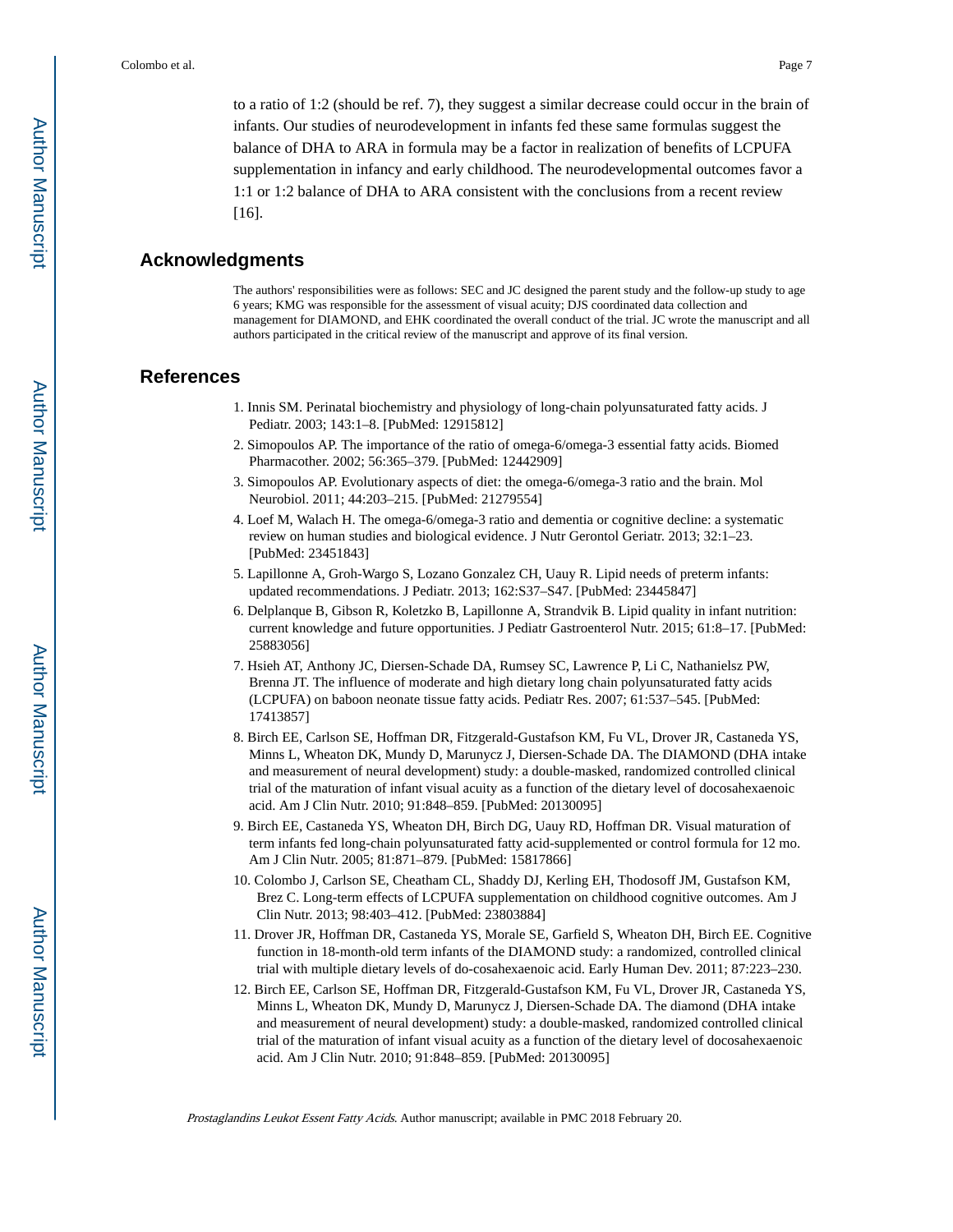- 13. Colombo J, Carlson SE, Cheatham CL, Fitzgerald-Gustafson KM, Kepler A, Doty T. Long-chain polyunsaturated fatty acid supplementation in infancy reduces heart rate and positively affects distribution of attention. Pediatr Res. 2011; 70:406–410. [PubMed: 21705959]
- 14. Richards JE. The development of sustained visual-attention in infants from 14 to 26 weeks of age. Psychophysiology. 1985; 22:409–416. [PubMed: 4023152]
- 15. Colombo J, Carlson SE, Cheatham CL, Shaddy DJ, Kerling EH, Thodosoff JM, Gustafson KM, Brez C. Long-term effects of LCPUFA supplementation on childhood cognitive outcomes. Am J Clin Nutr. 2013; 98:403–412. [PubMed: 23803884]
- 16. Hadley K, Ryan A, Forsyth S, Gautier S, Salem N. The essentiality of arachidonic acid in infant development. Nutrients. 2016; 8:216. [PubMed: 27077882]
- 17. Carlson SE, Colombo J. Docosahexaenoic acid and arachidonic acid nutrition in early development. Adv Pediatr. 2016; 63:453–471. [PubMed: 27426911]
- 18. Carlson SE. Docosahexaenoic acid and arachidonic acid in infant development. Semin Neonatal. 2001; 6:437–449.

### **Abbreviations**

- **ARA** arachidonic acid
- **DHA** docosahexaenoic acid

**DIAMOND** DHA intake and measurement of neural development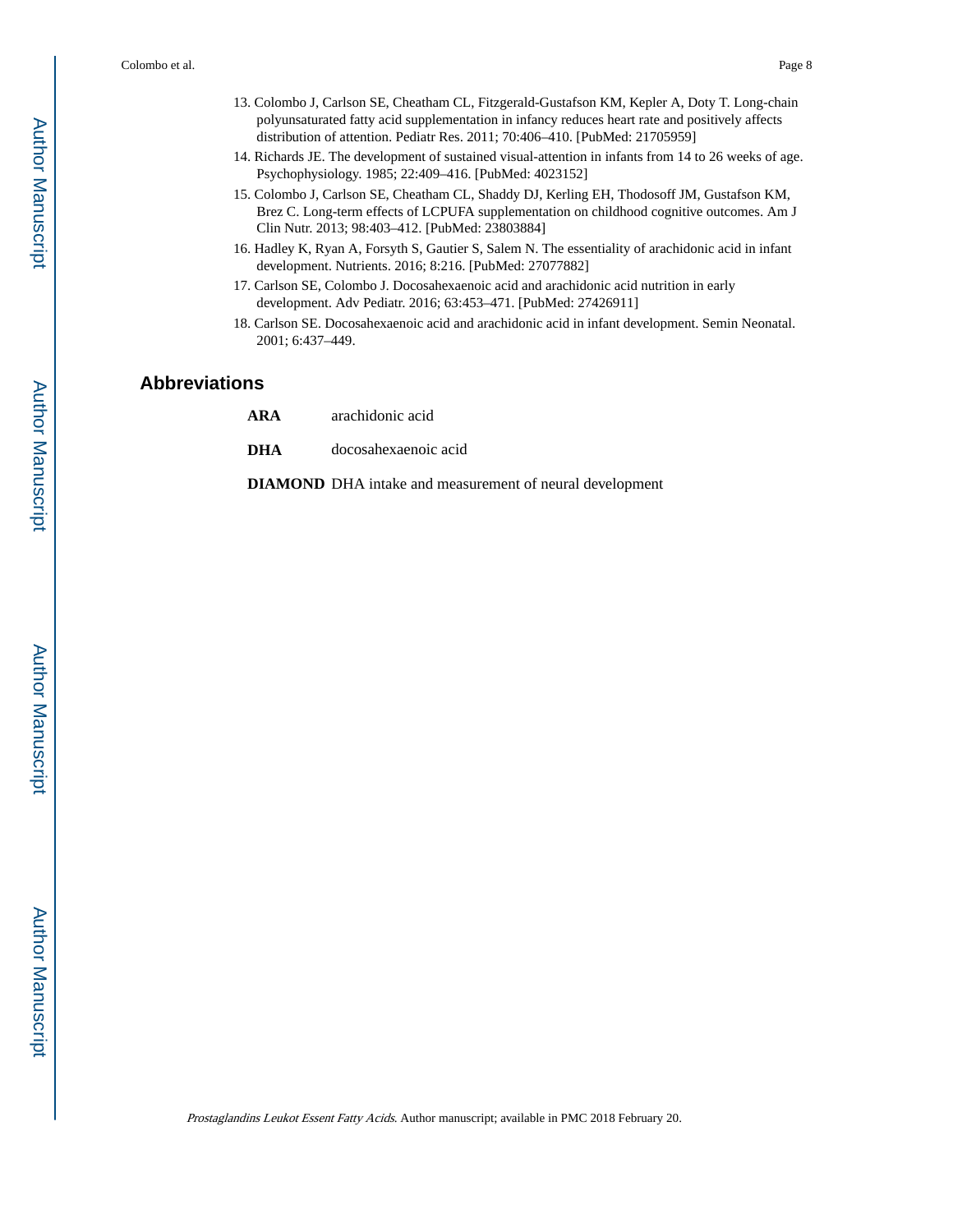

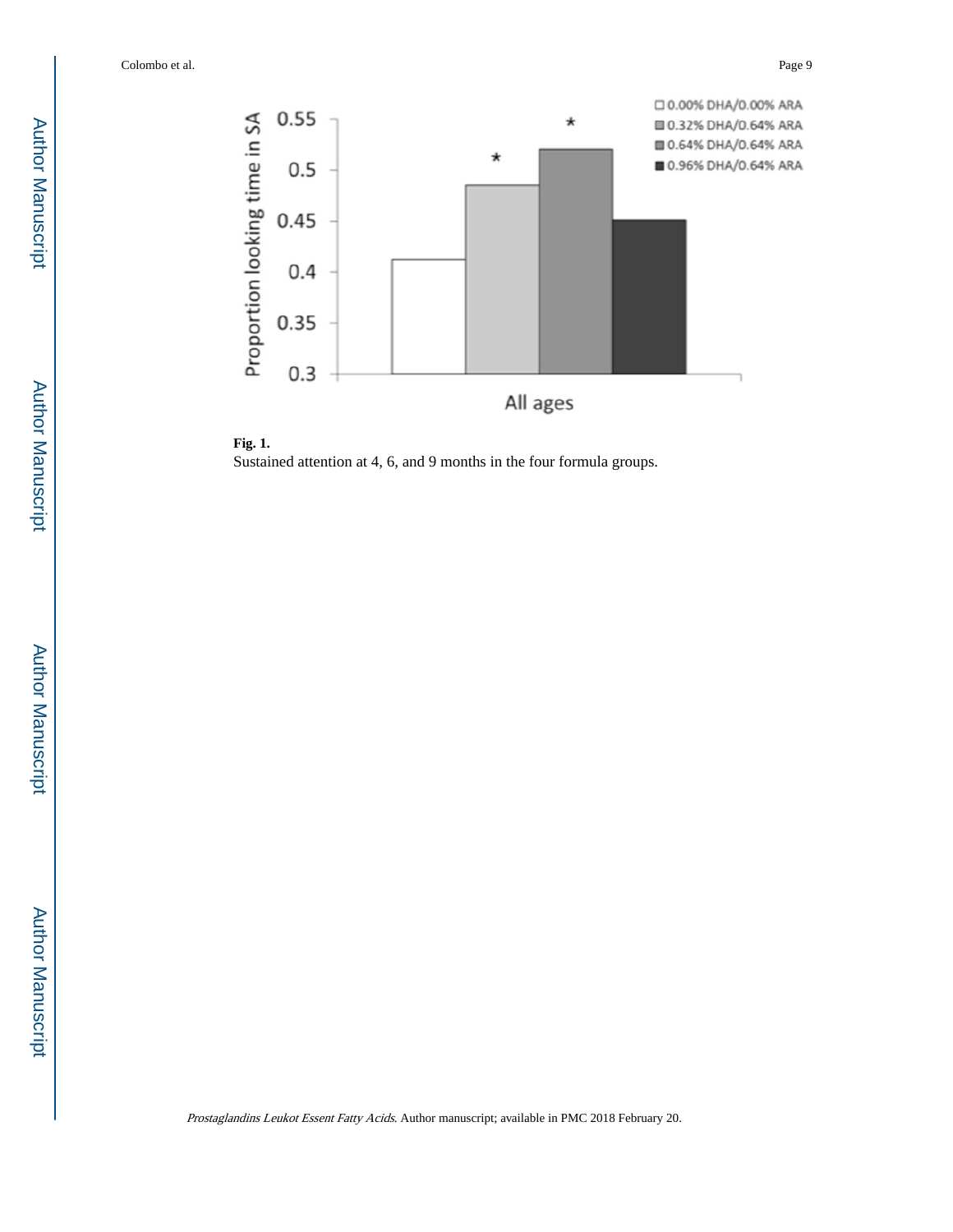

## **Fig. 2.**

WPPSI subscale and full-scale (Composite) scores at 72 months of age in the four formula groups.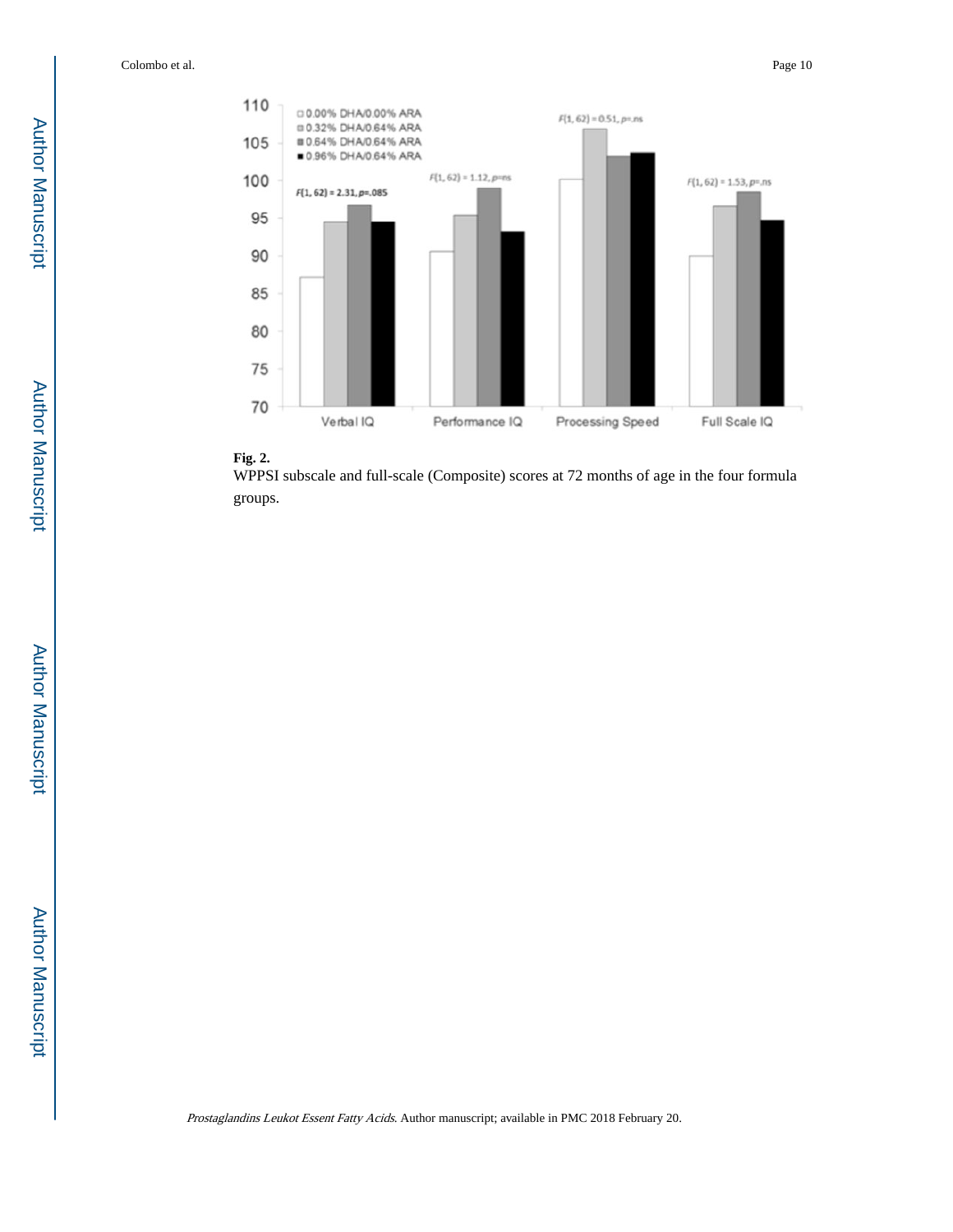

#### **Fig. 3.**

ARA in baboon brain as a function of formula composition. (Data redrawn from Heish et al. [7]). Note that, in each case, the highest DHA dose (black bar) has lowest ARA tissue concentration in brain.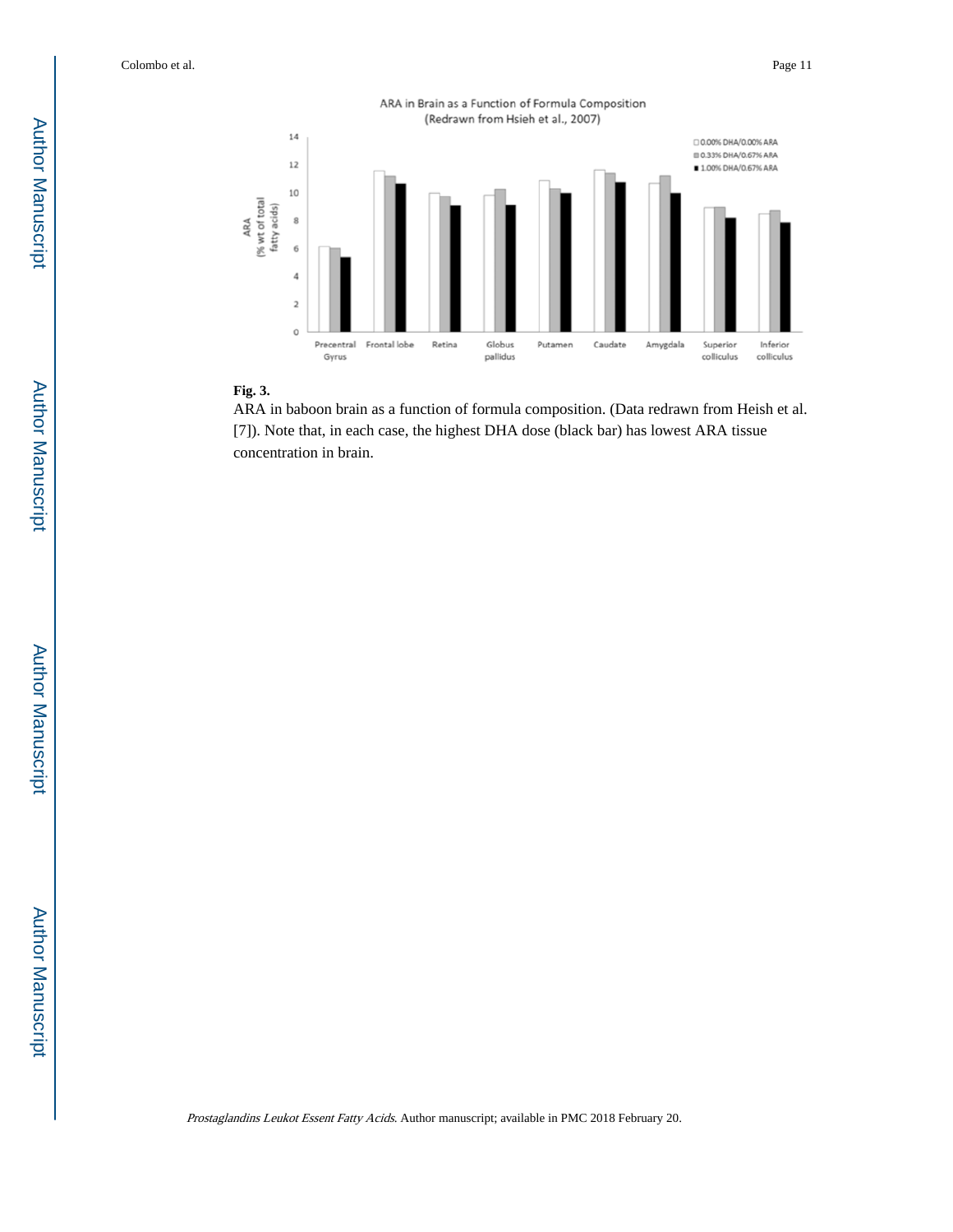

**Fig. 4.**  RBC DHA levels for infants in the DIAMOND trial at 4 and 12 months.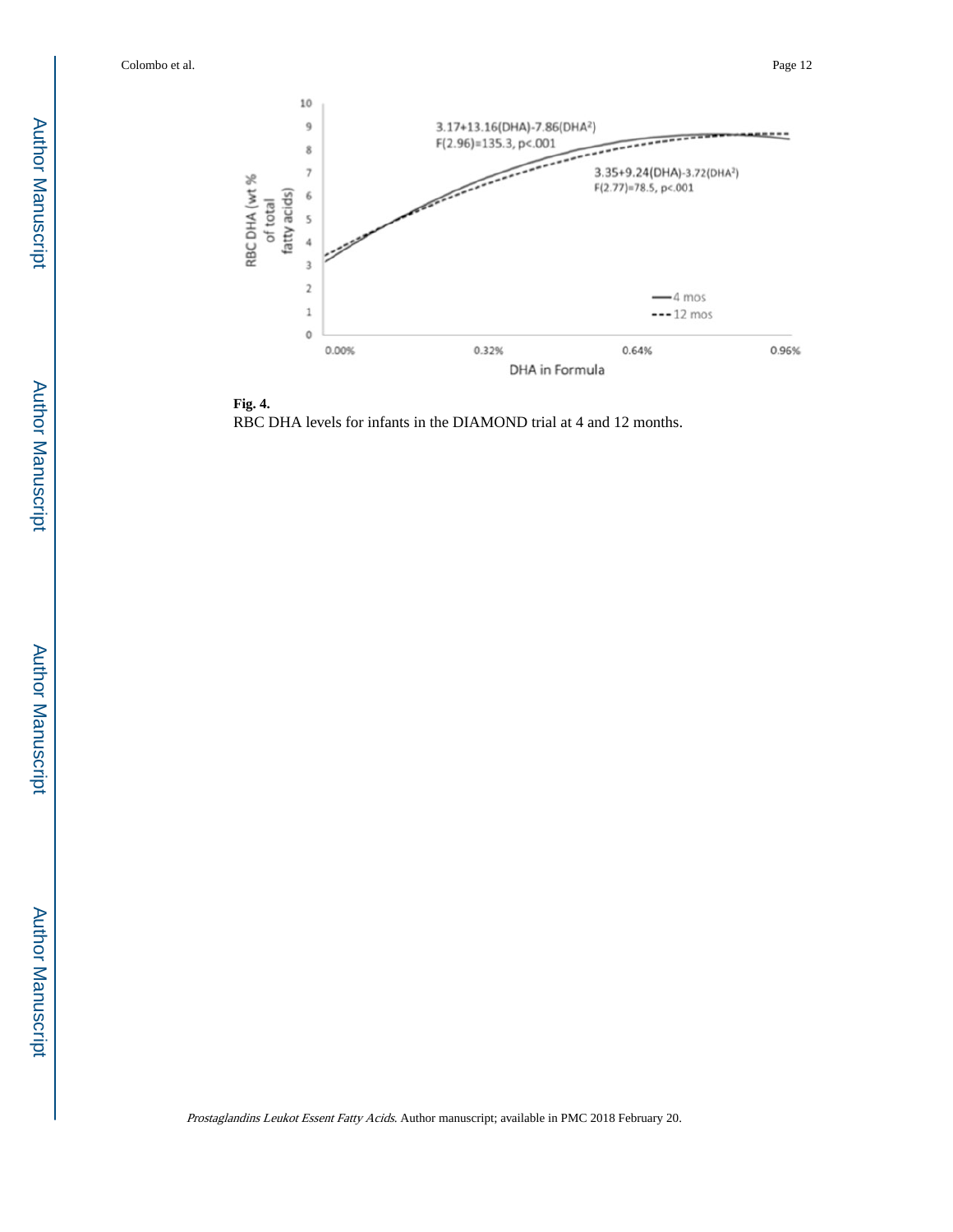